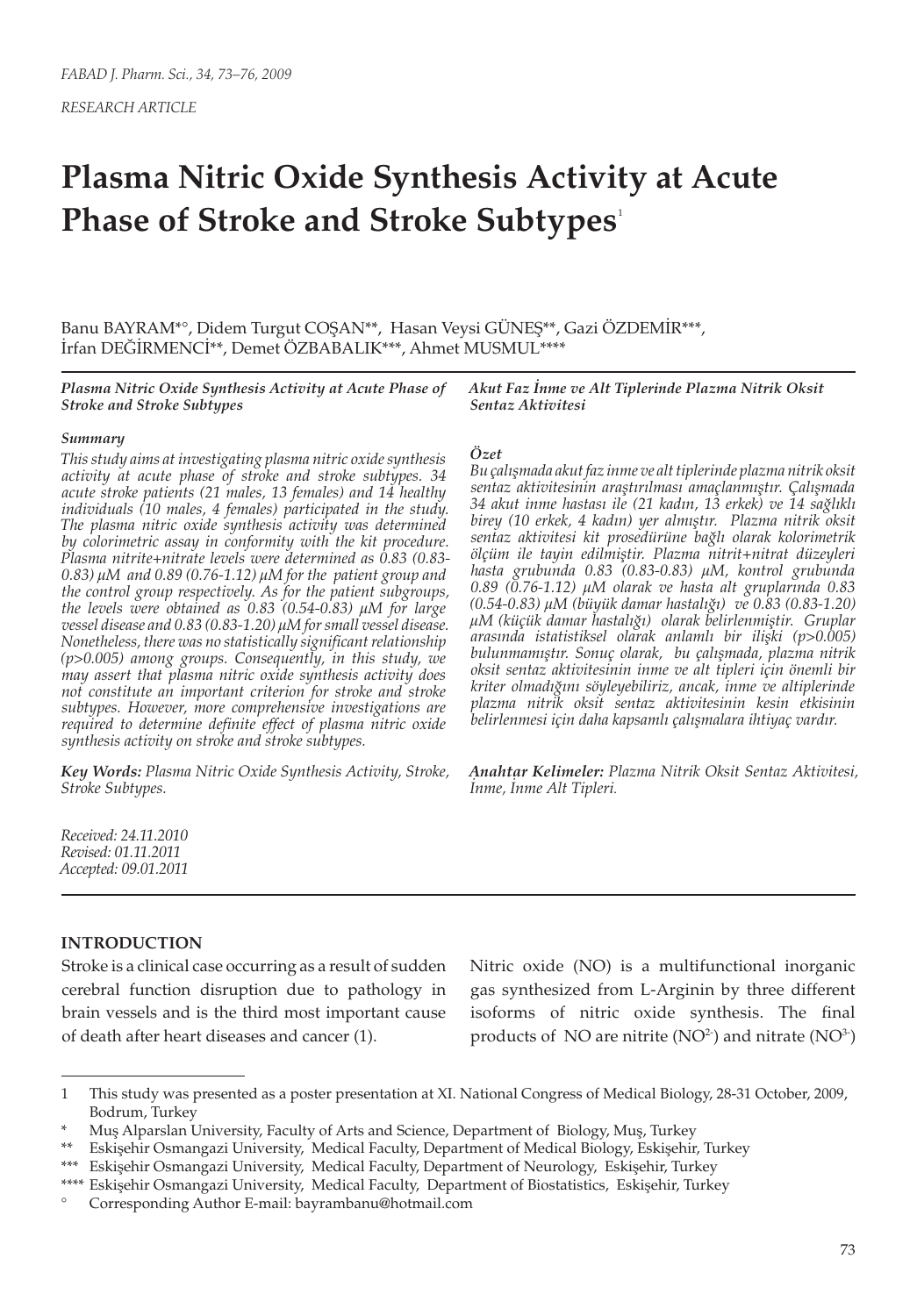in vivo (2-4). NO is the most important endothelial mediator and plays a vital role in the regulation of vascular tone and in saving vessel integrity. Studies showed that, because of its role on vascular endothelial, NO is effective on the development of myocardial ischemia, hypertension, atherosclerosis and cerebral ischemia (5,7). Under cerebral ischemia, high concentrations of NO is generated by the either calcium-dependent activation of the constitutive neuronal nitric oxide synthesis (nNOS) or the activation of the inducible form of nitric oxide synthesis (iNOS) in macrophages and or other cell types intervening in inflammatory and cytotoxic actions that lead to neuronal death. In contrast, the NO, generated by the activation of the constitutive endothelial nitric oxide synthesis (eNOS), may have protective effects that decrease the ability of platelets to aggregate, prevent leukocyte endothelial adhesion, and increase vascular dilation and cerebral blood flow (8).

In line with the information given above, after a stroke, resting on nitric oxide synthesis, NO production may play a protective and/or a destructive role (9). In studies on which the relationship among the stroke, nitric oxide synthesis activity and NO levels were investigated the results still show contradiction (7- 14). In our study, we planned to investigate nitric oxide synthesis activity on acute phase of stroke and its subtypes using nitrite+nitrate levels which are one of the final products of NO that are synthesized in result of nitric oxide synthesis.

# **MATERIALS AND METHODS**

This study included 34 acute stroke patients (21 males and 13 females; mean age 65) and 14 healthy individuals (10 males and 4 females; mean age 56) recruited from Neurology Department, Medicine Faculty, Eskisehir Osmangazi University. Informed consent, in accordance with the study protocol, approved by the ethics committee of Medical Faculty, Eskisehir Osmangazi University, Eskisehir, was obtained from each patient. The acute stroke patients were divided into two groups as large and small vessel disease in agreement with the computed tomography (CT) and magnetic resonance imaging (MRI) results. Healthy persons were selected among

individuals who consist of middle age patients, who do not have personal or family history of stroke, cardiovascular diseases and do not use any vasodilator drugs with nitrate or whose metabolism releases nitrate as products.

Blood samples were taken from stroke patients at acute phase of stroke before drug treatment. Plasma nitric oxide synthesis activity was determined by using Nitric Oxide Synthase Assay Kit (EMD Chemicals, Calbiochem, Darmstad). The assay kit is based on a modified Griess method that quantifies the combined levels of nitrite and nitrate (both stable NO metabolites) as an indicator of nitric oxide synthesis activity (15,16). Statistical analyses of the data were made by Statistical Package for Social Sciences (SPSS) 15.0 and SigmaStat 3.5 software programs. The data, consisting of independent groups and do not distribute normally, analysed by Mann-Whitney U test. The average values are expressed as median (%25-%75). The probability values below  $0.05$  (p<0.05) is accepted statistically significant.

# **RESULTS**

Plasma nitrite+nitrate levels were determined as 0.83 (0.83-0.83) μM in the patient group, whereas the levels were found as 0.89 (0.76-1.12) μM in the control group. However, between the patients and the controls, there was no statistically significant difference (p>0.05) (Table 1). Additionally, in the subgroups of the acute stroke patients, the plasma nitrite+nitrate levels were determined as 0.83 (0.54- 0.83) μM and 0.89 (0.83-1.2) μM for the large and

**Table 1.** Plasma Nitric Oxide Synthesis Levels in Patients and Controls and Stroke Subtypes

| Group                                 | Plasma Nitric Oxide<br><b>Synthesis</b><br><b>Activity (Nitrite+Nitrate)</b><br>$(\mu M)$ | <b>Statistic</b> |
|---------------------------------------|-------------------------------------------------------------------------------------------|------------------|
| Patients                              | $0.83(0.83-0.83)$                                                                         | p > 0.05         |
| Controls                              | $0.89(0.76-1.12)$                                                                         |                  |
| Large Vessel<br><b>Disease</b>        | $0.83(0.54-0.83)$                                                                         | p > 0.05         |
| <b>Small Vessel</b><br><b>Disease</b> | $0.83(0.83-1.20)$                                                                         |                  |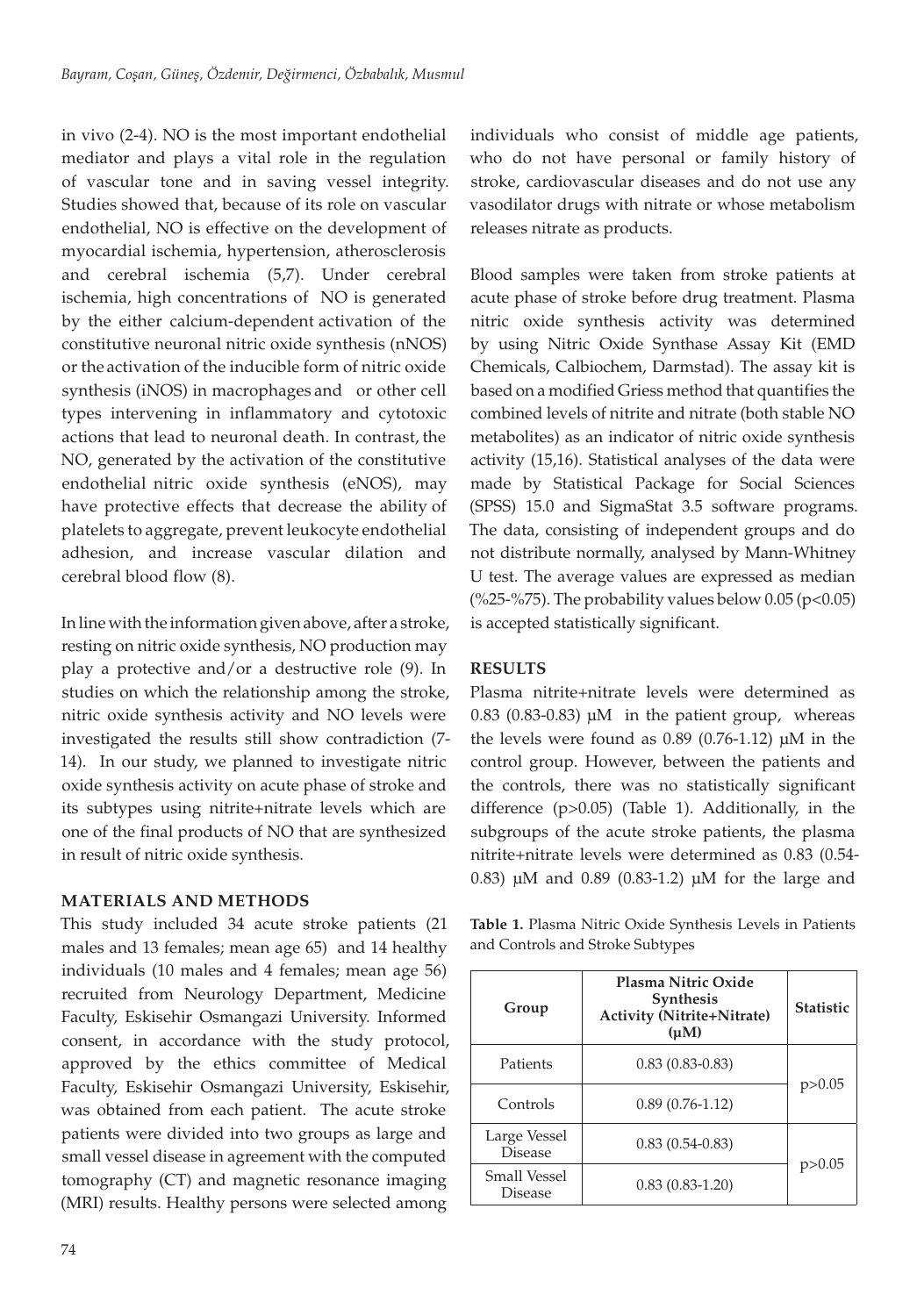small vessel diseases respectively. There was also no statistically significant difference between stroke subtypes (p>0.005) (Table 1).

# **DISCUSSION**

In our study, according to plasma nitric oxide synthesis activity a statistically significant difference was not observed among stroke patients, controls and the stroke subtypes. Ülker *et al*., found that serum NO levels, in patients with ischemic stroke, was higher compared to the patients in the control group. Nevertheless, as for the serum NO levels, stroke subtypes and lesion size, the relationship among these variables were not statistically significant. The results of the study shows similarities, in aspect of NO levels and stroke subtypes, to our study, however, the fact that stroke and NO levels were higher in the control group in Ülker *et al*.,'s study differed than our study's results.

In the study, carried out by Aygül *et al.*, it was reported that NO levels in ischemic stroke patients, compared to those in control group, exhibited an increase in the plasma and cerebrospinal fluid at acute phase of stroke. They explained the reason of this increase in terms of the ischemic effect and nitric oxide synthesis induction (11). Similarly, Castillo *et al.* established that NO metabolite levels increased significantly in cerebrospinal fluid, taken from acute stroke patients, compared to those in the control group and NO generation played a vital role on acute ischemic stroke (8). Taffi *et al*. suggested that changes in NO metabolism may be considered as markers of brain injury in patients with ischemic stroke. Furthermore, they stated that NO levels were significantly higher in the control group compared to stroke patients (9).

The nitric oxide synthesis activity in serum and plasma, belonging to the patients with acute stroke, or NO occurring in result of this activity or all sort of studies in which NO metabolites were investigated a clear result could not be obtained. This situation may stem from the different methods used in researches, changes on environmental and hereditary factors, presence of other diseases (i.e., diabetes, hypertension etc.), life styles or lack of sufficient patient groups. For instance Bozkurt *et al.*, reported that in healthy

individuals who smoke has decreased serum NO levels and this decrease increased in the number of cigarettes smoked per day (17). Hereby, the fact that a standard method use in the determination of the products of NO metabolism, addition of hereditary and environmental factors which may play important role on the disease development into researches, consideration of other diseases and life styles which can affect the NO metabolism and enhancing the number of patients in researches will be effective on determination of real role of NO metabolism in stroke development.

The synthesis of NO by different nitric oxide synthesis isoforms caused new researches to be carried out in the level of tissue. In the study of Clavier *et al.* on rats, predisposed to stroke, it was indicated that the brain nitric oxide synthesis levels were not effective on the probability of stroke development (10). Nishikawa *et al*., carried out a study on cats, moving from the hypothesis that the excessive NO generation acted as a cell death agent in stroke, stated that nitric oxide synthesis inhibition decreased acute neuronal damage in focal ischemia and hence, NO had an important role in focal ischemia in brain damage mechanism (12). In their experimental ischemic stroke studies, Willmot *et al.* reported that nitric oxide synthesis inhibitors decreased infarct volume and thus, they could be used in the treatment of ischemic stroke (13). Eliasson *et* al. asserted that nNOS activation had cellular localization concerning ischemic stroke and NO synthesis was not a direct neurotoxicity source but it caused cell death in case that it converts into peroxynitrite (14). As it is seen, in the results of this study the different data were obtained, however; the relationship between stroke and NO metabolism could not be determined.

## **CONCLUSIONS**

Consequently, in this study, we may claim that plasma nitric oxide synthesis activity does not constitute an important criterion for stroke and stroke subtypes. However, more comprehensive investigations are required to determine definite effect of plasma nitric oxide synthesis activity on stroke and stroke subtypes.